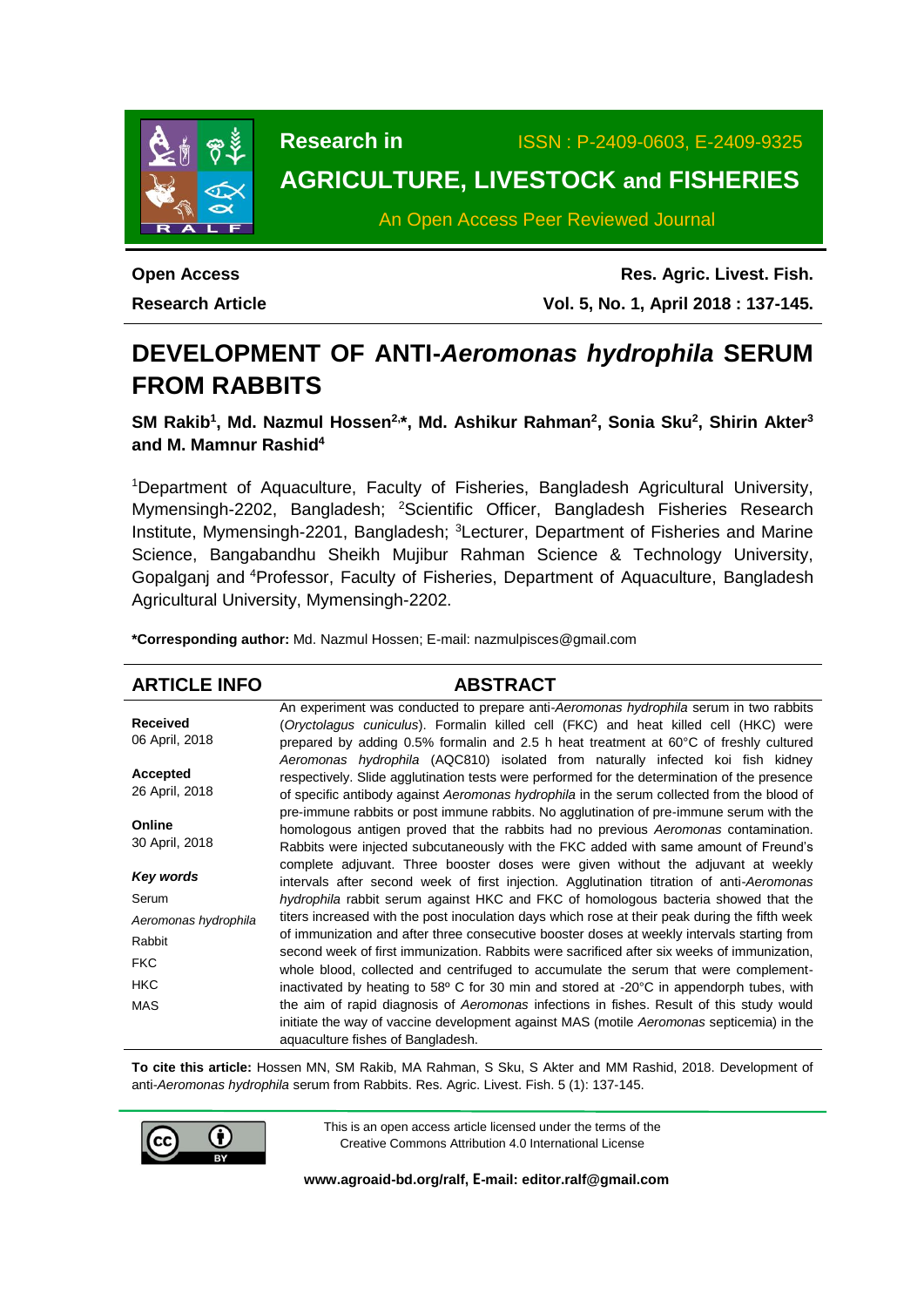### **INTRODUCTION**

Motile *Aeromonas* septicemia (MAS) is an alarming problem now-a-days in Bangladesh Aquaculture caused by *Aeromonas hydrophila* (Rahman et al. 1996). Isolated it from an ulcer diseased farmed carp fishes of Mymensingh. Iqbal et al. (1998) Detected *A. hydrophila, A. veronii, A. sobria, and A. jandaei* as pathogenic bacteria from EUS affected mrigals. Studied effect of water temperature on the infectivity of *A. hydrophila* isolates. Detected the pathogen from naturally infected Thai pangas *Pangasius hypophthalmus* (Sarker et al., 2000). Experimentally infected Thai pangas with *A. hydrophila* successively (Alam, 2009 and Roshid, 2009). Anti-pathogenic rabbit serum is widely used in fish disease laboratories for identification of endemic fish disease and other serological research related in fish immunology. The only method to prevent disease in aquaculture is strengthening the defense mechanism of fish through prior administration of an antigen prepared for the homologous pathogen (Robertson et al. 2003). Rashid (1997) prepared anti-*Edwardsiella tarda* rabbit serum. Swain (2007) prepared Rabbit anti-rohu globulin conjugate from healthy adult rohu. Maji (2005) produced hyperimmune serum against the crude antigen of *A. hydrophila* from two New Zealand White male rabbits.Prepared antibody would be used to identify the *A. hydrophila* bacteria of any suspective sample by a rapid diagnostic method called "slide agglutination method" which will need only one minute. This antibody would also be used to serotype all *A. hydrophila* isolates in order to understand intra specific relationship/variation of the bacteria all over Bangladesh. This will also be helpful for the preparation of vaccine against the pathogen *A. hydrophila*. Thus, appropriate remedial measures can be taken against MAS within a very short time. So the present study was performed to attain the following objectives-

- i. To prepare anti-*Aeromonas hydrophila* rabbit serum;
- ii. To test the efficacy of the different booster doses in the production of the antiserum;
- iii. To determine the titer of the antiserum against *Aeromonas hydrophila*; and
- iv. To establish rapid diagnosis process of *Aeromonas* infection.

### **MATERIALS AND METHODS**

#### **Collection and acclimatization of experimental rabbits**

Two male rabbits: one, white A of 1.0 Kg and another, white B of 0.90 Kg were bought from Market of Mymensingh district. The animals were apparently healthy with no detectable signs and symptoms of any disease.

#### **Cleaning and sterilization of required glass wares and plastic wares**

Experimental glasswares and plastic wares such as syringe, porcelain mortar, glass bottle eppendorph tubes, conical flask, measuring cylinder, pipettes, petridish, and screw-capped glass container were treated with 2% sodium hypochliride solution for cleaning. The cleaned glass wares were then dried in a drier at 70°C overnight and sterilized by a dry sterilizer at 160°C for 1.5 h. The tips for micropipettes were placed in a tip dispensing box, autoclaved and dried as above. All sterile glasswares and plastic wares were placed in a clean place.

#### **Preparation of physiological saline**

Physiological saline (PS) was prepared by dissolving 0.85 g of chemically pure sodium chloride (NaCl) in 100 ml of distilled water in a conical flask. The PS was then sterilized by autoclaving at 121°C for 15 minutes. After sterilization, the saline was cooled and kept at 4°C for future use.

#### **Preparation of phosphate buffered saline**

Phosphate buffered saline (PBS) was prepared by dissolving 8 grams of sodium chloride (NaCl), 0.2 grams of potassium chloride (KCl), 2.89 grams of disodium hydrogen phosphate (Na<sub>2</sub>HPO<sub>4</sub>, 12H<sub>2</sub>O) and 0.2 grams of potassium hydrogen phosphate  $(KH_2PO_4)$  in 1000 ml of distilled water. The pH of the solution was measured by pH meter and adjusted to 7.0-7.2. The solution was then sterilized and was stored by following the above method.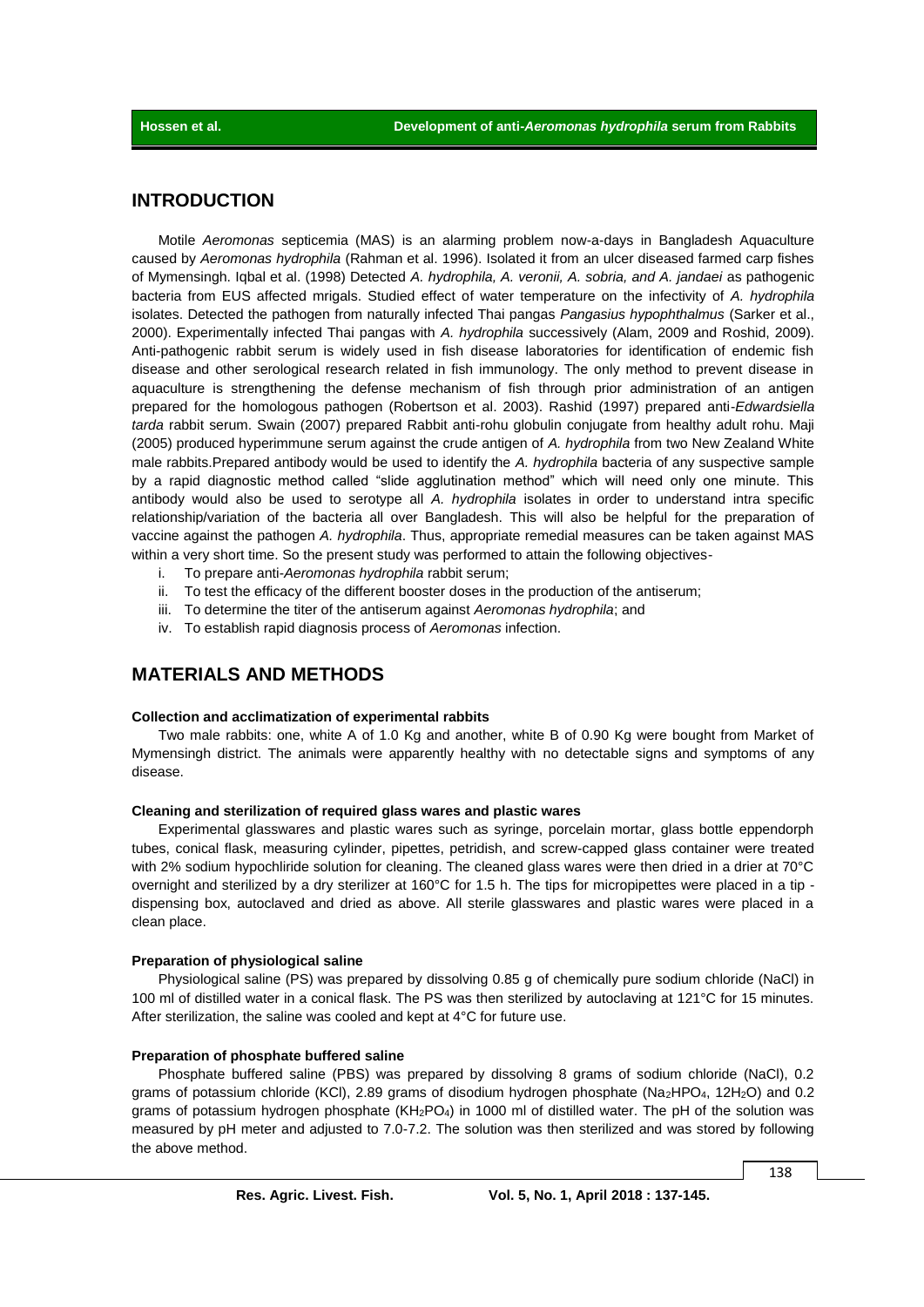#### **TSA (triptic soya agar) plate preparation**

Required amount (40 g/L) of triptic soya agar (TSA) was weighed and placed in a clean conical flask. The conical flask was heated on hot plate and then sterilized by autoclaving at 121°C for 15 minutes. After solidification, the plates were put in upside down position for at least overnight and then kept at 4°C for future use.

#### **Culture of** *Aeromonas hydrophila* **bacteria**

Previously collected *Aeromonas hydrophila* bacteria stored in TSA slants with paraffin oil, were streaked onto TSA plates and incubated at 25°C for 48 h to observe characteristic colony appearance.Fresh TSA agar slants were then prepared as above for future use. *A. hydrophila* organisms were freshly cultured to test their morphological, biochemical and physiological characteristics for reconfirmation of their specific characters.

#### **Confirmatory test of** *A. hydrophila*

A fresh culture of test organism was obtained. A sterile swab was prepared from the pure culture. This swab was streaked onto a non-selective blood agar plate (containing 0.5% NaCl) in three directions to obtain a heavy, confluent growth. Aseptically one 150 µg 0129 disk was placed onto the agar surface. The plate was incubated aerobically at 35°C for 24 h. The zone of inhibition was observed.

### **Preparation of FKC (formalin killed cell)**

For formalin killed cell preparation 100 mg colonies were collected from a freshly culture plate of *A. hydrophila* and suspended into sterile PS. One drop of formalin was added to the 10 ml of bacterial suspension (0.5%) washed twice in physiological saline and centrifuged. The formalin treated suspension was incubated at 37°C for 2 h and 100 ul was plated onto TSA plate, incubated at 37°C for 1day to observe no growth any bacteria.

#### **Preparation of HKC (heat killed cell)**

For heat killed cell preparation, 10ml of such bacterial suspension was allowed to kill by heat treatment keeping at 60°C for 2.5h in a water bath .After heat treatment; 100µl was incubated onto a TSA plate and kept at 37°C for 1day to observe no growth of bacteria.

#### **Antigenic preparation**

Antigen was prepared by mixing with 1.5 ml FKC (formalin killed cell) and 1.5 ml FCA (freund's adjuvant, complete) in a sterilized porcelain pot and stirred with a grinder until complete mixing. After, completion of proper mixing this antigenic preparation was stored for future use.

#### **Preparing the rabbits for immunization**

After collection, 1 ml blood from each rabbit was collected by cutting the ventral peripheral vein of ear by a new blade and simultaneously adding vaseline as an anti-coagulant and collecting the blood drops in a test tube. They were then fed with the antibiotic cotrim suspension at a dose of .5 tea spoon/kg body weight at 12 hours intervals for 5 consecutive days. After completion of antibiotic dose the rabbits were reared for 15 days to acclimatize with the animal house condition prior to immunization. The collected blood were centrifuged at 1000 rpm for 10 minutes, the supernatant sera were separated and subjected to agglutination tests.

#### **Slide agglutination test**

Slide agglutination tests were performed for the determination of the presence of specific antibody against *A. hydrophila* in the rabbit serum collected from the blood of pre-immune rabbit or immunized with FKC. One drop of PS and one drop of anti-serum were taken on the slide and kept at room temperature for two minutes to observe the agglutination reaction.

#### **Immunization of rabbit**

1.0 ml of adjuvant-mixed-antigen was taken into a sterile syringe for injecting into the white A rabbit (1.0 Kg body weight). The rabbit was then placed on the table for injecting, furs of its shoulder were cut out and the skin was disinfected with 70% alcohol cotton. The antigen was then injected subcutaneously in to five sites in the shoulder of the animal (0.20ml site<sup>-1</sup>). The White B rabbit (0.9 Kg body weight) was also immunized with 1 ml antigen in the same way.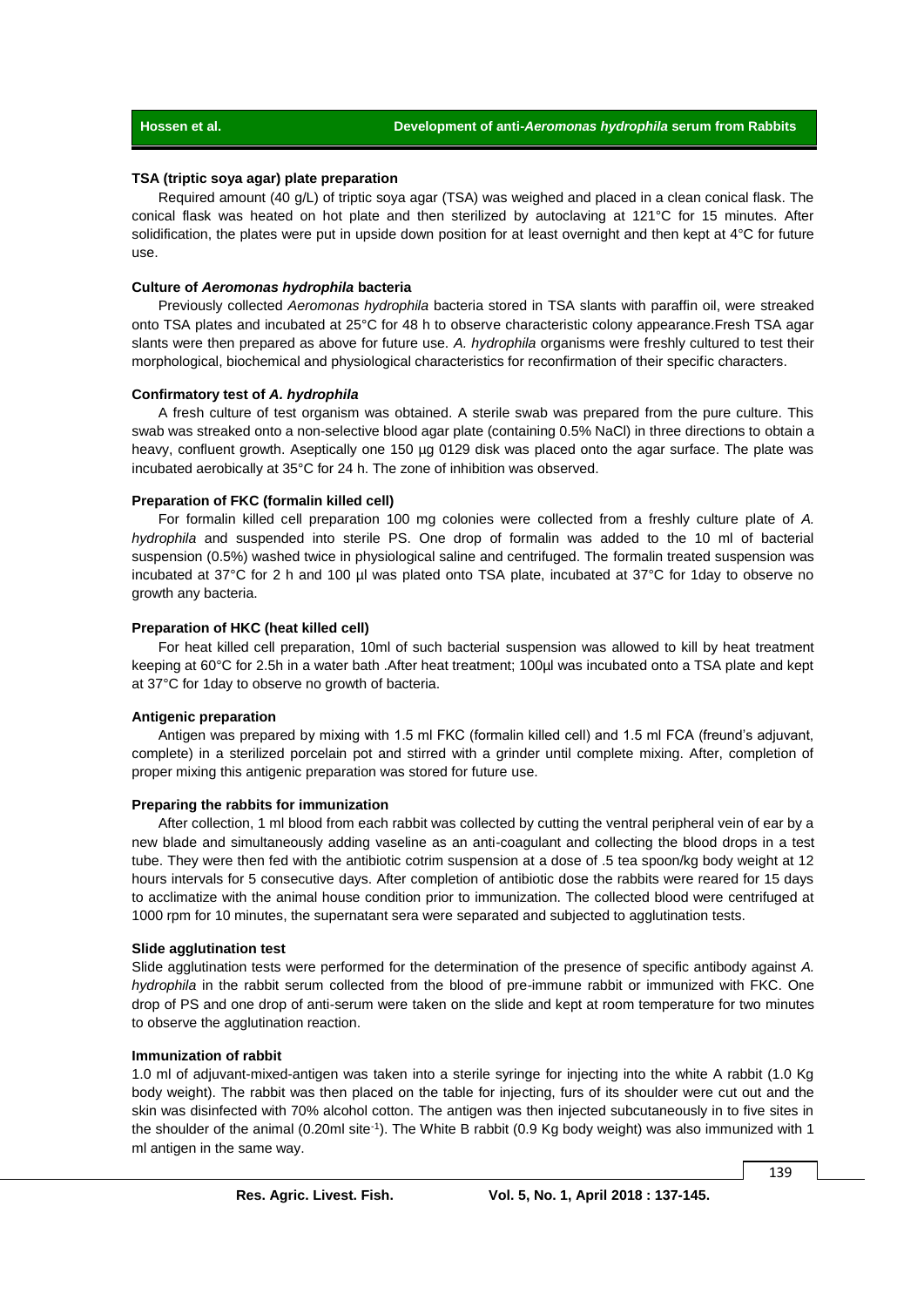After 15 days 1 ml blood was collected from ear of each rabbit as above and subjected to agglutination titration of the serum with the FKC as previously done with pre-immune serum. Immediately after the collection of blood 1 ml FKC was injected in same way to each rabbit without mixing with the Freund's adjuvant, complete as the first booster dose. One week after the injection of the first booster dose, another 1 ml blood was collected from each rabbit and second booster doses were given to them. These 1 ml bloods were subjected to agglutination titration as above to read the efficacy of the sera.After 1 week of the second booster dose, blood collection, injection of third booster dose and agglutination titration were done in the same way.

#### **Agglutination titration**

Ninety six (96) well U-bottomed microtitre plates (Nunck, Japan) were used for the agglutination titration work to determine the antibody titres of the sera of rabbits. Each well of the microtiter plate was filled with one drop (10 µl) of sterile PBS. Diluters were heated to red heat, cooled in air, touched with the upper meniscus of the 20% diluted anti-serum with PBS and put into the first well of each line. They were mixed well with the PBS and then put in the second well and after mixing well, in the  $3<sup>rd</sup>$  well. In this way the diluters were put into the 11<sup>th</sup> well to make serial dilutions of the 20% serum from the first well up to the 11<sup>th</sup> well. The 12<sup>th</sup> well of each line was kept untouched with the serum and designated as the negative control well. One drop of each of FKC or HKC was then put into each of the 12 wells. Duplicate lines were used for each antigen (FKC or HKC).

The microtiter plate was then wrapped with a plastic wrapper, shaked by a micro shaker for 5 minutes, incubated at 37°C for 2 h and kept at 4°C over night. Next morning the plate was observed upon a tube light to read the titer optically. The numerical expression of the titer was as follows. Strength of the agglutination in the first well was expressed as 20, a numerical expression of the titer of that well and doubling the number for each well up to the eleventh well. The right most well showing the agglutination appeared as power of the antibody (antibody titer). The lower value from the two duplicate lines was accepted.

#### **Collection and preservation of the rabbit anti-serum**

After one week of the third booster dose, when the titers rose sufficient enough, the rabbits were anaesthetized and sacrificed; total bloods were collected from their heart into a sterilized plastic syringe and kept in slanted position for one hour at room temperature. After the blood became clotted, the antiserum was collected by a pipette in centrifuge tubes. After centrifugation at 1000 rpm for 15 minutes, the serum was separated from the RBC and heated at 58°C for half an hour to inactivate the complements. Such prepared complement inactivated anti-*Aeromonas hydrophila* rabbit serum was then allocated to 1 ml in each sterile eppendorph tube and stored at 20°C for future use.

### **RESULTS**

#### **Characteristics of** *Aeromonas hydrophila*

Results of the morphological, bio-chemical, and physiological characters of *Aeromonas hydrophila*  compared with the characters by Popoff et al. (1984) and Sabur (2006) are shown in Table 1.

#### **Status of pre-immune serum**

Results of slide agglutination tests of the pre-immune rabbit serum with FKC and HKC of *Aeromonas hydrophila* showed that no agglutination was occurred (Table 2).

#### **Slide agglutination results of immune sera**

Results of slide agglutination at 15 day-, 21 day-, 28 day- and 36 day- post immunization of the rabbit serum against FKC and HKC of *A. hydrophila* by 20 fold, 10 fold, and 100% of the serums are shown in Table 3. At 15 day post-immunization the undiluted antiserum agglutinated against both FKC and HKC of *A. hydrophila* but neither of the 10 fold and 20 fold diluted antisera agglutinated. At 21 day post-immunization and having first booster dose at 15 day post-immunization the undiluted as well as 10 fold diluted antiserum agglutinated against FKC as well as HKC. However, 20 fold diluted antiserum did not agglutinate. At 28 day and 36 day of post-immunization and after receiving  $2^{nd}$  and  $3^{rd}$  booster dose respectively, all the 10 fold and 20 fold diluted antisera agglutinated against both of the FKC and HKC.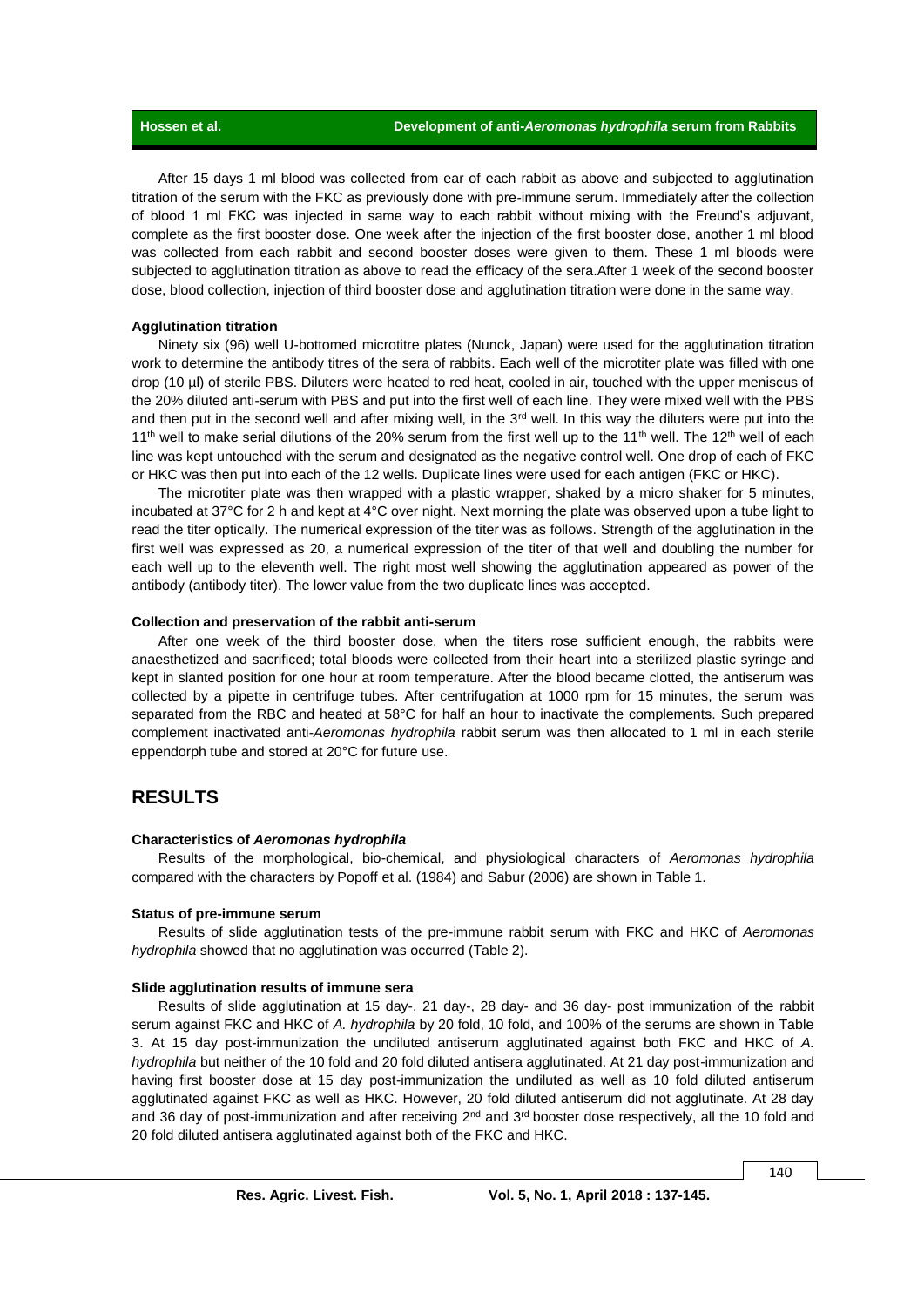| <b>Characters</b>                                             | <b>Characterization by</b><br>Popoff et al.(1984) | <b>Characterization by</b><br>Sabur (2006) | <b>Present result</b> |
|---------------------------------------------------------------|---------------------------------------------------|--------------------------------------------|-----------------------|
| Gram stain                                                    |                                                   |                                            |                       |
| Shape                                                         | Rod                                               | Rod                                        | Rod                   |
| Motility                                                      | $\ddot{}$                                         | $\ddot{}$                                  | $\ddot{}$             |
| Sensitivity to 0129                                           | <b>ND</b>                                         | <b>ND</b>                                  |                       |
| Oxidase                                                       | $\pmb{+}$                                         | +                                          | $\ddot{}$             |
| Catalase                                                      | +                                                 | +                                          |                       |
| OF test                                                       | F                                                 | F                                          | F                     |
| Lactose                                                       | +                                                 | +                                          | $\ddot{}$             |
| Acid & gas production from<br>glucose<br>Acid production from | $\ddot{}$                                         | +                                          | $\ddot{}$             |
| Sucrose                                                       | $\ddot{}$                                         | +                                          | +                     |
| Maltose                                                       |                                                   | +                                          | +                     |
| Manitol                                                       |                                                   | +                                          |                       |
| Inositol                                                      |                                                   |                                            |                       |
| Sorbitol                                                      |                                                   |                                            |                       |
| Rhamnose                                                      |                                                   |                                            |                       |
| Esculin hydrolysis                                            | <b>ND</b>                                         | <b>ND</b>                                  | +                     |
| Methyl-red test                                               |                                                   |                                            |                       |
| Voges-Proskaur                                                | $\ddot{}$                                         | $\ddot{}$                                  | +                     |
| Indole                                                        | +                                                 | $\ddot{}$                                  | +                     |
| H <sub>2</sub> S production                                   | +                                                 | $\ddot{}$                                  | +                     |
| Arginine decomposition                                        | +                                                 | $\ddot{}$                                  | +                     |
| Lysine decomposition                                          |                                                   |                                            |                       |
| Ornithine decarboxilation                                     |                                                   |                                            |                       |
| Citrate utilization                                           | $\ddot{}$                                         | $\ddot{}$                                  | $\ddot{}$             |
| Growth at: 4°C                                                |                                                   |                                            |                       |
| $5^{\circ}$ C                                                 | $\ddot{}$                                         | +                                          | $\ddot{}$             |
| $37^{\circ}$ C                                                |                                                   | +                                          | +                     |
| 40°C                                                          |                                                   |                                            |                       |

**Table 1.** Characteristics of *Aeromonas hydrophila* bacteria in comparison to Popoff et al. (1984) and Sabur (2006)

-: Negative; +: Positive; F: Fermentative; ND: Not done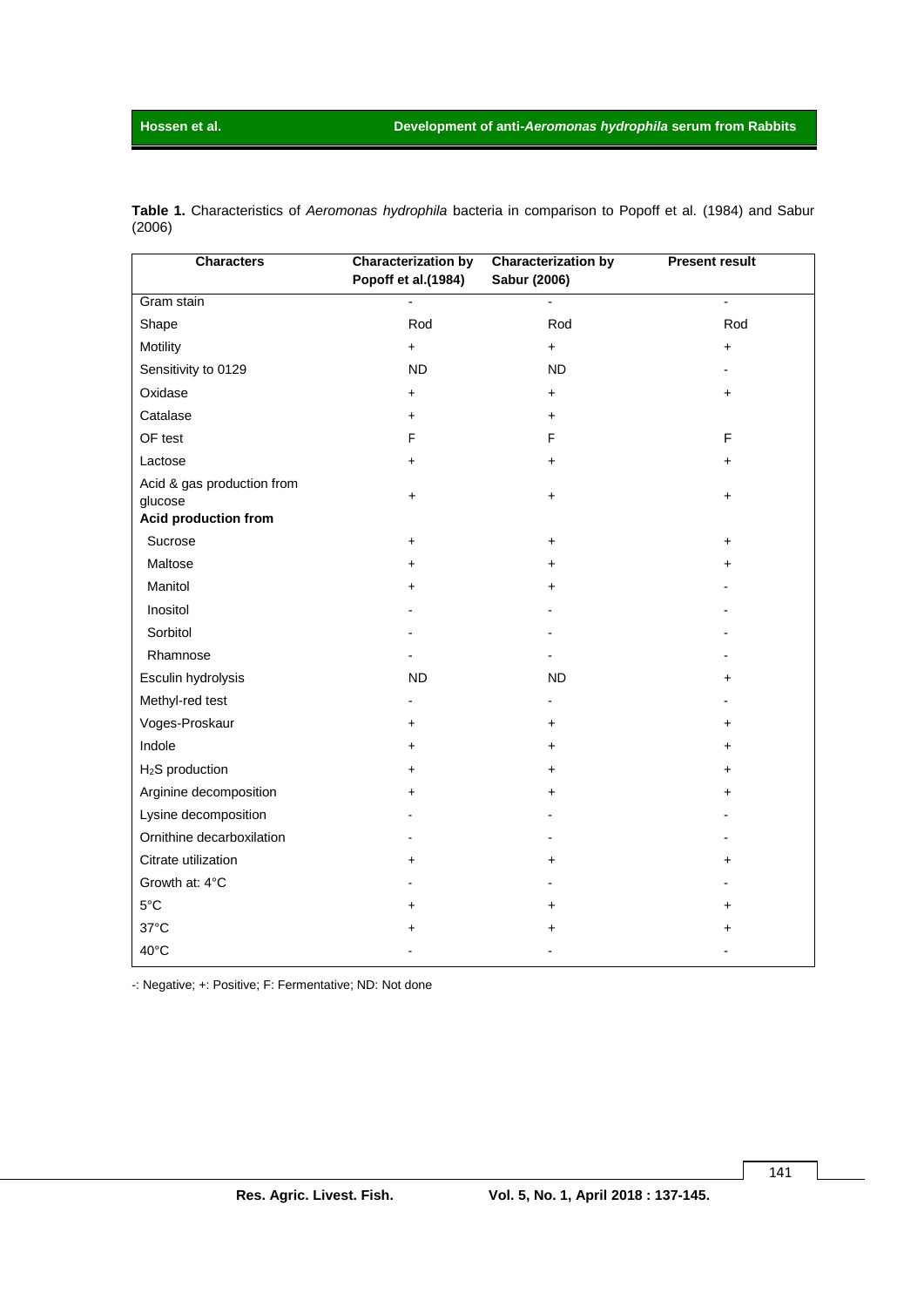**Table 2.** Slide agglutination test results of pre-immune rabbit serum with FKC andHKC of *Aeromonas hydrophila*

| Antigen    | <b>Agglutination of Serum</b> |                          |                          |  |  |
|------------|-------------------------------|--------------------------|--------------------------|--|--|
|            | 20-fold diluted               | 10-fold diluted          | <b>Undiluted serum</b>   |  |  |
| <b>FKC</b> |                               |                          |                          |  |  |
| <b>HKC</b> | -                             | $\overline{\phantom{0}}$ | $\overline{\phantom{0}}$ |  |  |

- : No agglutination

**Table 3.** Results of slide agglutination tests of immune serum after different days of post immunization with FKC and HKC of *Aeromonas hydrophila* bacteria

| Post immunization days | Antiserum | Agglutination  |            |  |
|------------------------|-----------|----------------|------------|--|
|                        |           | <b>FKC</b>     | <b>HKC</b> |  |
|                        | 20-fold   | $\blacksquare$ |            |  |
| 15                     | 10-fold   |                |            |  |
|                        | 100%      | $\ddot{}$      | +          |  |
|                        | 20-fold   |                |            |  |
| 21                     | 10-fold   | $\ddot{}$      | +          |  |
|                        | 100%      | $\ddot{}$      | +          |  |
|                        | 20-fold   | $\ddot{}$      | +          |  |
| 28                     | 10-fold   | $\ddot{}$      | $\ddot{}$  |  |
|                        | 100%      | $\ddot{}$      | +          |  |
|                        | 20-fold   | $\ddot{}$      | +          |  |
| 36                     | 10-fold   | $\ddot{}$      | +          |  |
|                        | 100%      | +              | +          |  |

- : No agglutination; + : Agglutination was observed

#### **Agglutination titer of immune rabbit serum**

The results of the agglutination titration of immune rabbit serum with FKC and HKC of *A.hydrophila*at 15 day-, 21 day-, 28 day-, and 36 day- post-immunization are shown in Table 4.At 15 day post-immunization the titers of the antiserum from white A rabbit were 80 with FKC and 40 with HKC of *A. hydrophila.* From white B rabbit, they were 80 with FKC and 40 with HKC. At 21 day post-immunization and after receiving 1<sup>st</sup> booster dose at 15 day post-immunization, the titers of the antiserum from the white A rabbit were 640 with FKC of *A.hydrophila*and 80, with HKC. From the white B rabbit, they were 320 with FKC and 160with HKC.

At 28 day post immunization and after receiving  $2<sup>nd</sup>$  booster dose at 21 day post immunization the titers of the antiserum from the white A rabbit were 1280 and 160 with FKC and HKC respectively whereas, the titers from white B rabbit were 1280 with FKC and 320 with HKC.

At 36 day post immunization and after receiving 3<sup>rd</sup> booster dose at 28 day post immunization the titers of the antiserum were 1280 and 320 with FKC and HKC of *A.hydrophila* respectively; and the titers of the antiserum from the white B rabbit were 1280and 640 with FKC and respectively. HKC showed lower titer than the FKC.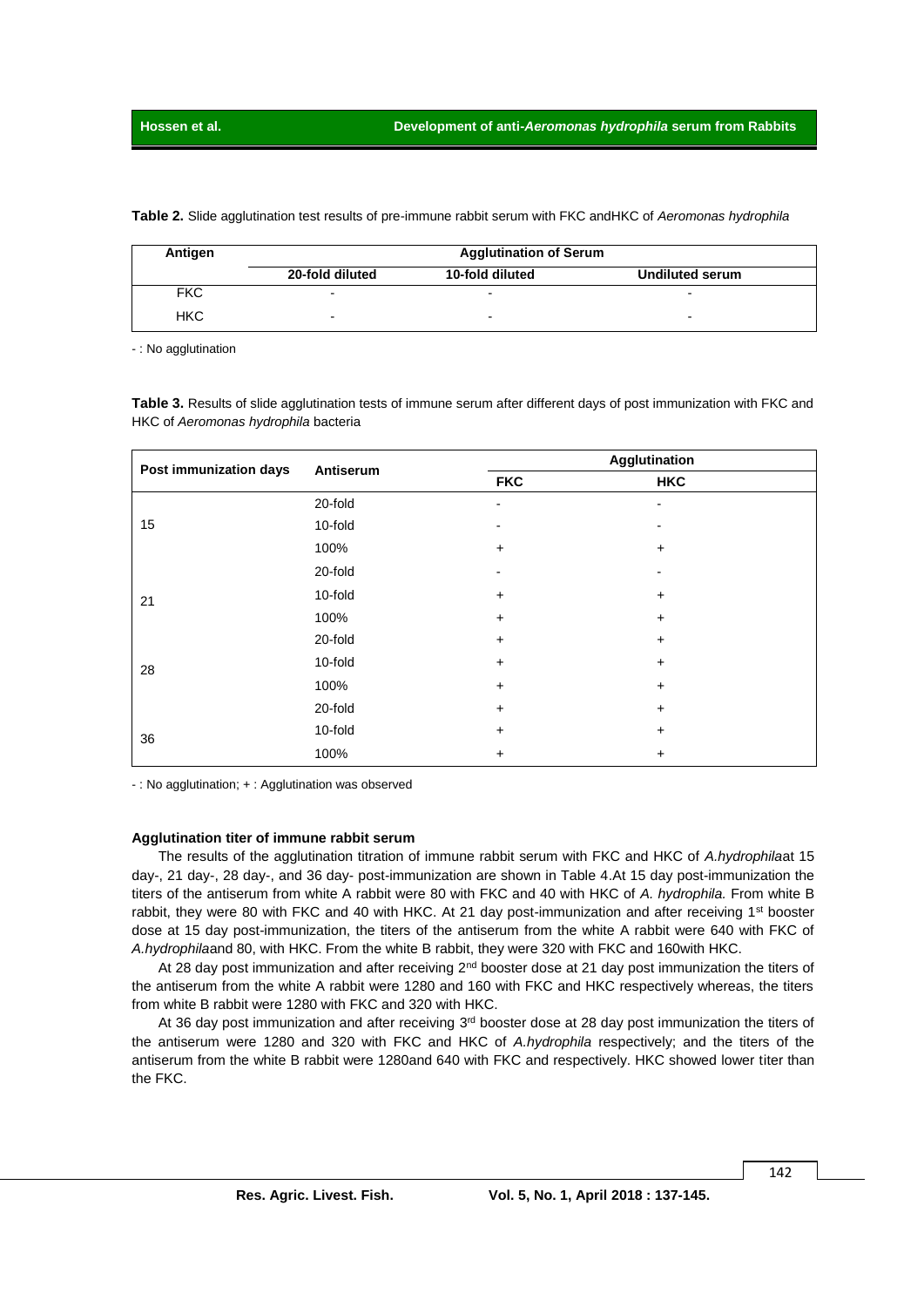|                                                           | <b>Titer</b> |         |            |         |  |
|-----------------------------------------------------------|--------------|---------|------------|---------|--|
| Post-immunization days of<br>blood collection from rabbit | <b>FKC</b>   |         | <b>HKC</b> |         |  |
|                                                           | White A      | White B | White A    | White B |  |
| 15                                                        | 80           | 80      | 40         | 40      |  |
| 21                                                        | 640          | 320     | 80         | 160     |  |
| 28                                                        | 1280         | 1280    | 160        | 320     |  |
| 36                                                        | 1280         | 1280    | 320        | 640     |  |

**Table 4.** Distribution of agglutination titer of the anti- *Aeromonas hydrophila* rabbit serum against HKC and FKC of homologous bacteria

 $FKC = formulain$ -killed cells: HKC = heat-killed cells

#### **Anti** *A. hydrophila* **rabbit serum**

In total 38 ml blood could be collected from two rabbits. After centrifugation, 17 ml serum could be collected from the rabbits.

### **DISCUSSION**

Serology and serodiagnosis of bacterial fish pathogens have contributed a lot to fish health management in recent years. A wide variety of serological procedures have been increasingly used to provide diagnostic techniques for fish pathogens, detect antibodies against specific pathogens in fish sera, evaluate vaccines, and establish serological relatedness of strains of bacterial fish pathogens. From the view point of developing an effective vaccine against *A. hydrophila* infection, the more bacterial serotype present, both locally and internationally, the less the chance there is of developing an effective vaccine. Also, a vaccine containing many serotypes will be more expensive to produce. For the vaccine to be effective in the prevention of motile *Aeromonas* septicemia (MAS), more work is needed to clarify the antigenic types of *A. hydrophila* from different geographical regions. Most disease outbreaks caused by *A. hydrophila* are currently confirmed from bacterial culture after isolation of the pathogen from infected fish. This can be time consuming and is often unsuccessful since the bacterium is particularly fastidious.

The results of the characterization done by Popoff et al. (1984), Sabur (2006) and during the present study were same. No agglutination of pre-immune serum with the *A. hydrophila* antigen proved that the rabbits had no previous *A. hydrophila* contamination.

Slide agglutination test results at different days of post-immunization proved that the antibody started to be concentrated in the serum of experimental rabbits. At 15 days post-immunization little antibody production *in-vivo* in the rabbit's serum was evident by positive agglutination of 100% serum but negative results of 10 and 20 fold dilutions. From the 4<sup>th</sup> week 20 fold diluted antiserum started showing positive agglutination result explaining its considerable concentration in the blood of the immunized rabbit. Mamnur Rashid et al. (1994b) found the similar results during their immunization work on New Zealand white rabbit with *Edwardsiella tarda* bacteria. Majumder (2006) also found the similar result during his immunization work on locally available white and black rabbits with *Aeromonas hydrophila.* Results of the agglutination titration of presently prepared *Aeromonas hydrophila* rabbit serum against FKC and HKC cells of homologous bacteria showed that the titers increased with the post inoculation days which rose at their peaks during the  $5<sup>th</sup>$  week of immunization and after three consecutive booster doses at weekly intervals starting from 2<sup>nd</sup> week of immunization. However, HKCs always showed lower titers than the FKCs of both the rabbit as also shown by Mamnur Rashid (1997) and Majumder (2006) which was in confirmation of the theory of Brock and Medigan (1994). FKC contained more antigen than HKC because heat destroyed some of the protein. Although some interesting serological works have been done for different pathogen in different countries like Mamnur Rashid et al., (1994a,b), Guz (2001), Hua et al. (2002), Okbi et al. (2005), Fei et al. (2007) and Mali et al. (2007), before Majumder (2006) no such work had ever been done with Aeromonas hydrophila isolates in Bangladesh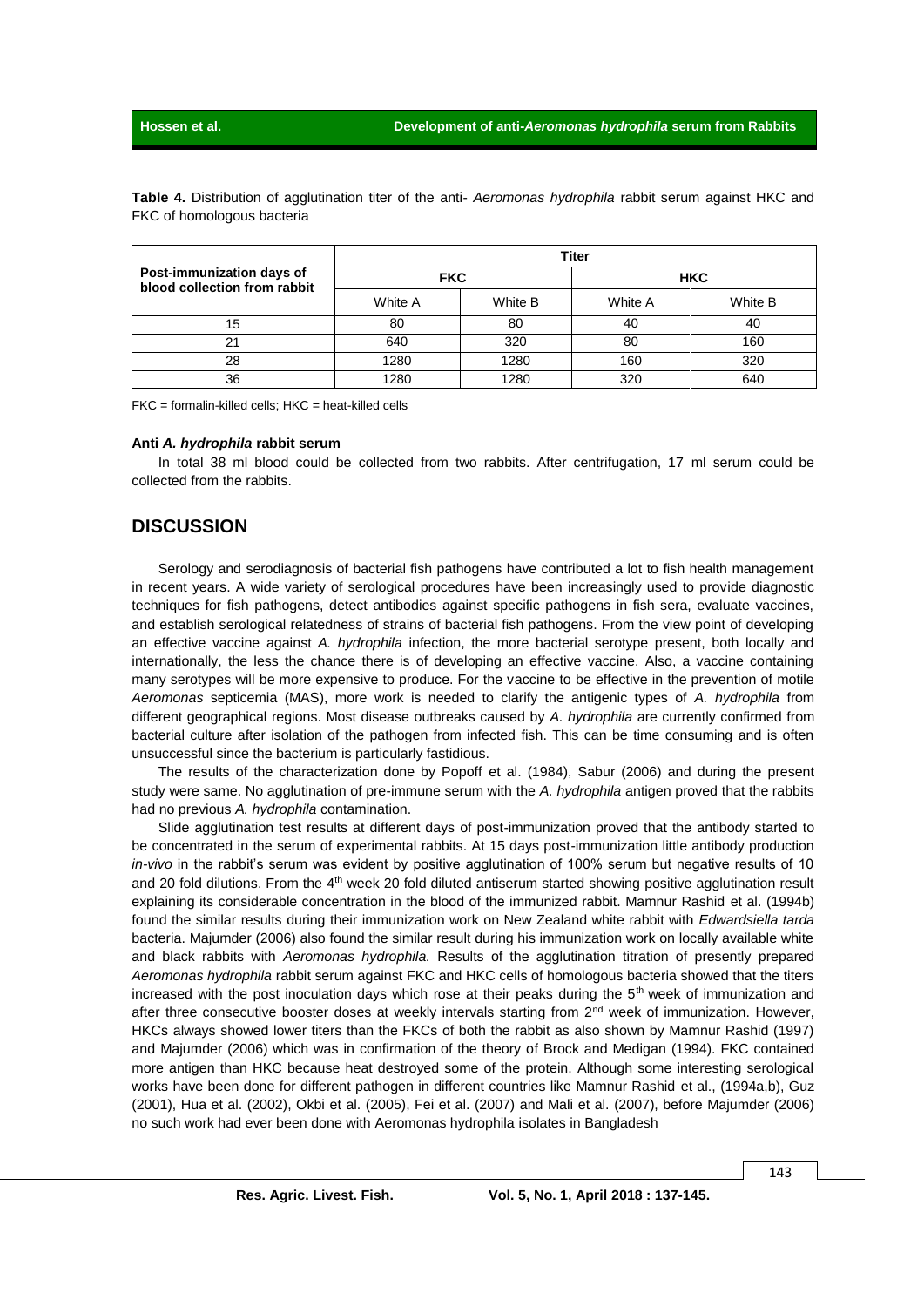For a fruitful contribution towards the vaccination steps against *A. hydrophila*, serotyping of different isolates of the homologous bacteria from different environmental condition of Bangladesh aquaculture including those of Sabur (2006) has become an important step from the result of the present work. Moreover, simultaneous sero-diagnosis of suspected *Aeromonas* fish pathogen should also be done with the present anti *Aeromonas hydrophila* rabbit serum.

## **REFERENCES**

- 1. Alam K, 2009. Isolation of *Aeromonas hydrophila* from naturally infected Thai Pangas (*Pangasius hypophthalmus*)*.* MS thesis, Department of Aquaculture, Bangladesh Agricultural University, Mymensingh, Bangladesh. 37 pp.
- 2. Brock, T.D. and M.T. Madigan. 1994. Biology of microorganisms. Prentice hall, Inc.
- 3. Fei GP, Quan W and CY Jun, 2007. Preparation and identification of monoclonal antibody against malachite green. Veterinary Science China, 37: 359-362.
- 4. Guz L, 2001. Inhibitory activity of *Aeromonas hydrophila* F6/95 protease in the mucus and serum of carp infected with MAS (motile *Aeromonas* septicemia). MedycynaWaterynaryjna*.* 57: 607-610.
- 5. Hua AL, Wu Y,Cai T and Q Lu, 2002. Development and immune efficacy of a bivalent anti-*Aeromonas hydrophila* and anti-*Vibrio fluvialis* vaccine in *Carassius auratus* Linnaeus. Acta Hydrobiologica Sinica, 26: 52-56.
- 6. Iqbal MM, Tajima Y, Sawabe K and Ezura, 1998. Phenotypic and genotypic identification of motile aeromonads isolated from EUS in Southeast Asian countries. Fish Pathology.33: 2255-2263.
- 7. Maji S, Mali P and SN Joardar, 2005. Immunoreactive antigens of the outer membrane protein of *Aeromonas hydrophila*, isolated from goldfish*, Carassius auratus* (Linn.) Department of Fishery Pathology and Microbiology, Faculty of Fishery Sciences, West Bengal University of Animal & Fishery Sciences, Mohanpur Campus, West Bengal 741252, India. 131-137 pp.
- 8. Majumder MWR, 2006. Preparation of anti *Aeromonas hydrophila* rabbit serum. MS thesis. Department of Aquaculture, Bangladesh Agricultural University, Mymensingh, Bangladesh. 51 pp.
- 9. Mali PS, Maji S and SN Joardar, 2007. Antigenic characterization of outer membrane protein of Aeromonassobria isolated from goldfish (*Carassius auratus* L.), Israeli Journal of Aquaculture, Bamidgeh. 59: 91-98.
- 10. Okbi ELM, Khalifa KE, Elwakil HS, Mohamed AA, Hameed DMA and RA Tawfik, 2005. Characterization of specific *Trichomonas vaginalis* target antigens from different isolates by immunoblotting against hyperimmune rabbit serum. Journal of Egyptean Socciety of Parasitology, 35: 891- 898.
- 11. Popoff M. III Genus, 1984. *Aeromonas*, Kluyver and Van Niel 1936, 398AL. In: Bergey's manual of systemic bacteriology, vol. I, (eds.) Krieg, N.R. and J.G. Holt, Wiliams and Wilkins, Baltimore, MD, 545-548.
- 12. Rahman MM and MBR Chowdhury,1996. Isolation of bacterial pathogen causing an ulcer disease in farmed carp fishes of Mymensingh. Bangladesh Journal of Fisheries.19: 103-110.
- 13. Rashid MM, 1997. Studies on *Edwardsiella tarda* infection in Japanese flounder (*Paralichthys olivaceus).* PhD thesis. Faculty of Applied Biological Science. Hiroshima University, Hiroshima, Japan. 149 pp.
- 14. Rashid MM. Honda K, Nakai T and K Muroga, 1994a. An ecological study on *Edwardsiella tarda* in flounder farms*.* Fish Pathology*.* 29: 221-227.
- 15. Rashid MM. Honda K, Nakai T and K Muroga, 1994b. A serological study on *Edwardsiella tarda*  strains isolated from diseased Japanese flounder (*Paralichthys olivaceus).* Fish Pathology, 29: 277.
- 16. Robertson PAW, Irianto A and B Austin, 2003. Oral Administration of formalin inactivated cells of *Aeromonas hydrophila* A3-51 control infection by atypical *A.salmonicida* in goldfish (*Carassius auratus*). Journal of Fish Disease, 26: 117-120.
- 17. Roshid MH, 2009. Experimental infection of Thai pangas (*Pangasianodon hypophthalmus*)*.* MS thesis. Department of Aquaculture, Bangladesh Agricultural University, Mymensingh, Bangladesh. 33 pp.